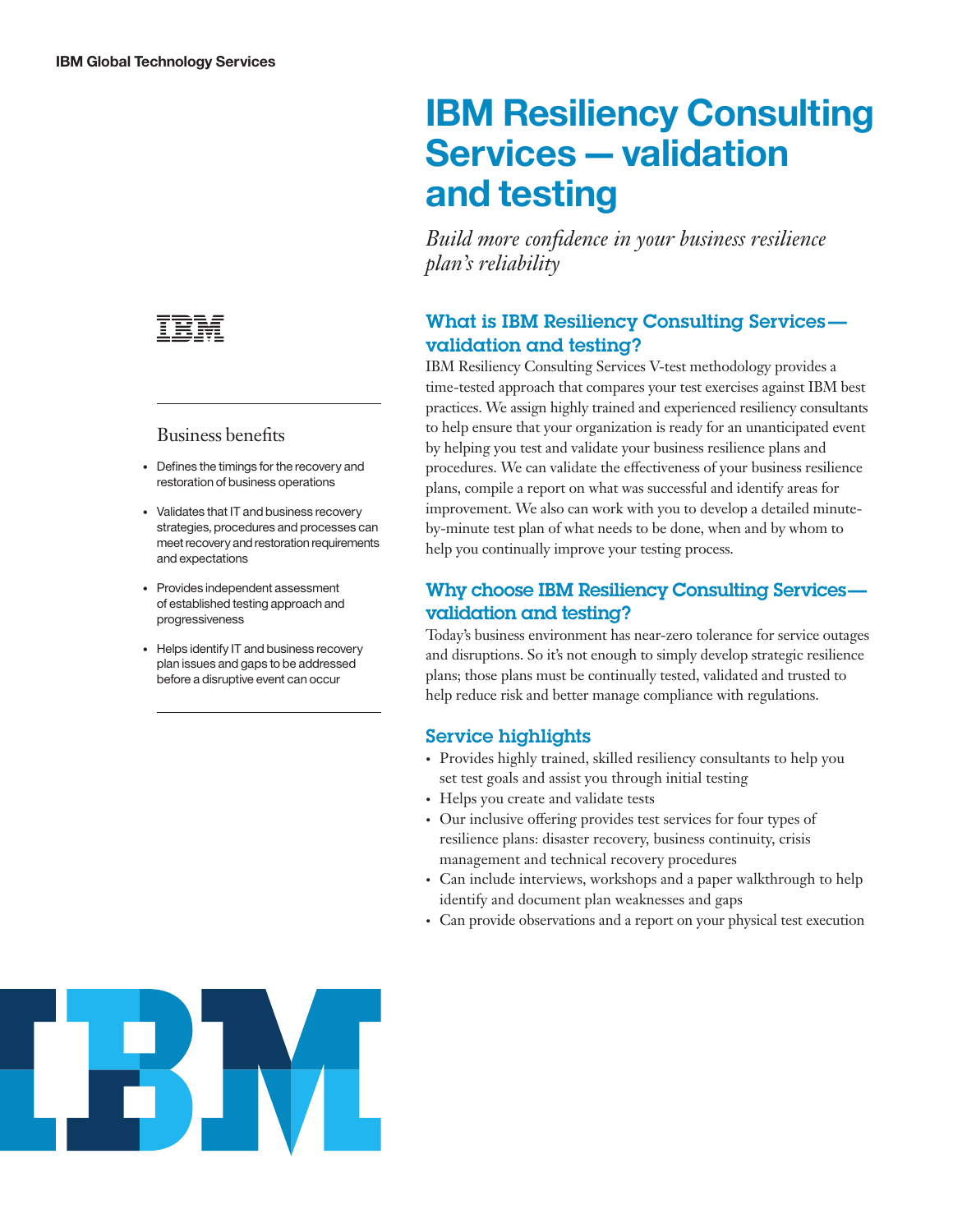#### Technical advantages

- Uses a time-tested "V" model approach for progressive testing that exercises your recovery and restoration program
- Consists of two-phases: a data center decomposition phase (test building) and an execute test plan phase (test execution) that includes data centers, application chains, applications and components
- Begins with application chain testing and leverages user involvement to help ensure success
- The "V" model approach allows you to plan how IT disaster recovery, business continuity, crisis management and technical procedure testing can progressively increase in scope and complexity over time. Note that user involvement is essential and starts with application chain testing.



*Figure 1*: "V" model testing methodology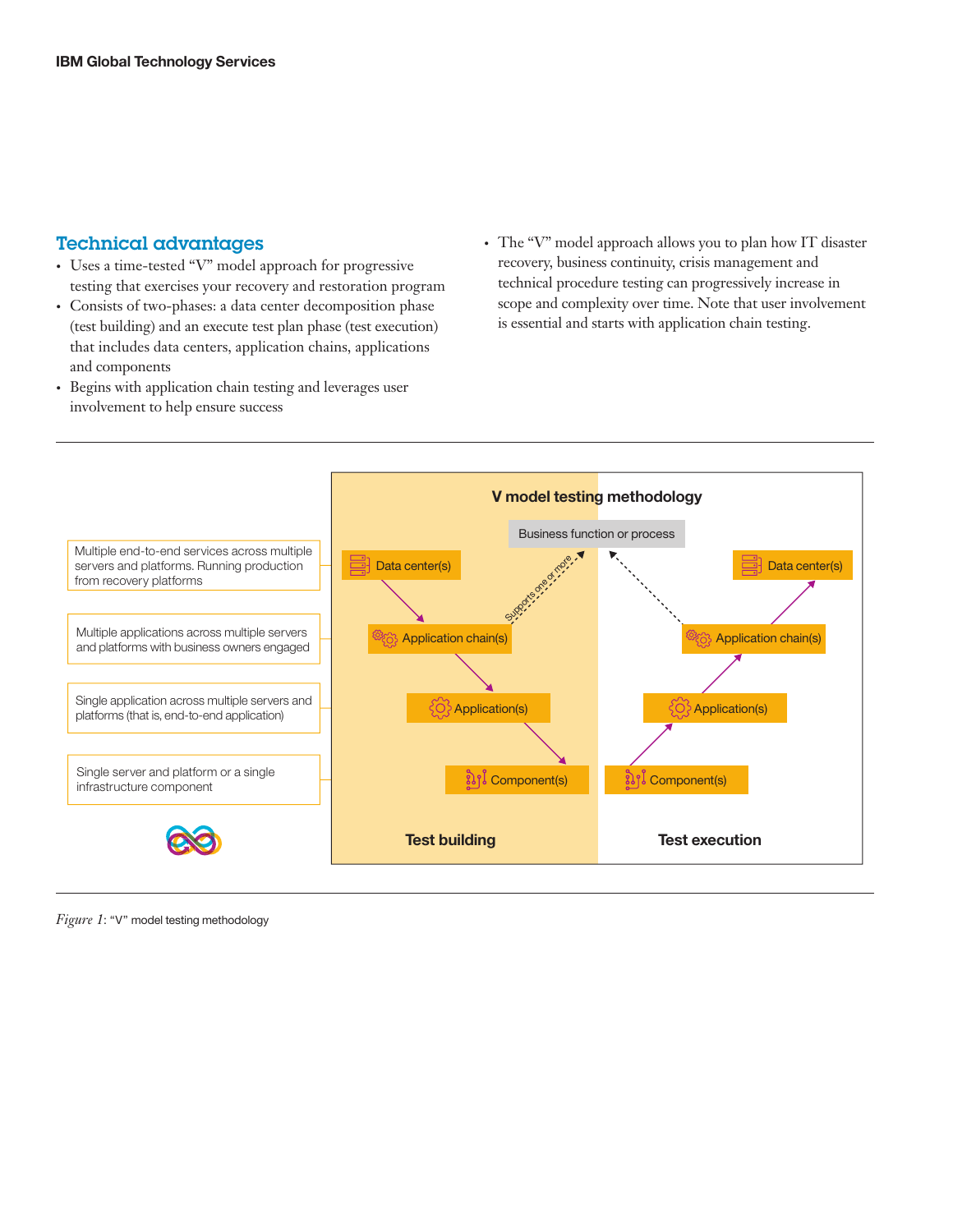#### Key questions

- Are you confident that your disaster recovery, business continuity, crisis management, and technical recovery plans and procedures are sufficient to meet your recovery requirements?
- Do you progressively increase the scope and complexity of your IT disaster recovery and business continuity tests, or do you execute the same tests over and over?
- Do you include third parties in your test exercises?
- Do your employees understand their roles in the recovery of your technical and business resources?
- Do you change personnel as part of your test exercises, or do you use the same people for test after test?
- Have you ever had a recognized industry leader in resiliency observe the execution of your tests and report findings and recommendations for executive management awareness and future test improvements?

#### Solution benefits

- Helps integrate and align IT and business requirements for disaster recovery using a deep understanding of the necessary interactions between IT and business to help you build and maintain confidence in your resiliency plans
- Helps you understand current capabilities and gaps so you can plan for future enterprise-wide resilience initiatives
- Provides flexibility to help you test your systems and business process recovery procedures whether you have legacy systems or virtual machines, or you operate in a cloud environment

#### About IBM Resiliency Services

IBM's approach to helping you achieve a more resilient business is robust, covering strategy and vision, organization and human resources, business processes, applications, data, IT infrastructure, and facilities. With over 50 years of experience helping businesses improve their resilience, IBM is a leader in addressing business, data and event-driven risks. We offer you the services of highly skilled resiliency professionals to assess, design, implement, test and sustain a sound enterprise businessbased resilience program.

#### Take the next step

Contact your IBM marketing representative or visit our website: [Resiliency Consulting Services](http://www-935.ibm.com/services/us/en/it-services/business-continuity/business-continuity-consulting/index.html)

Connect with us on Twitter: [@ibmservices](https://twitter.com/ibmservices)